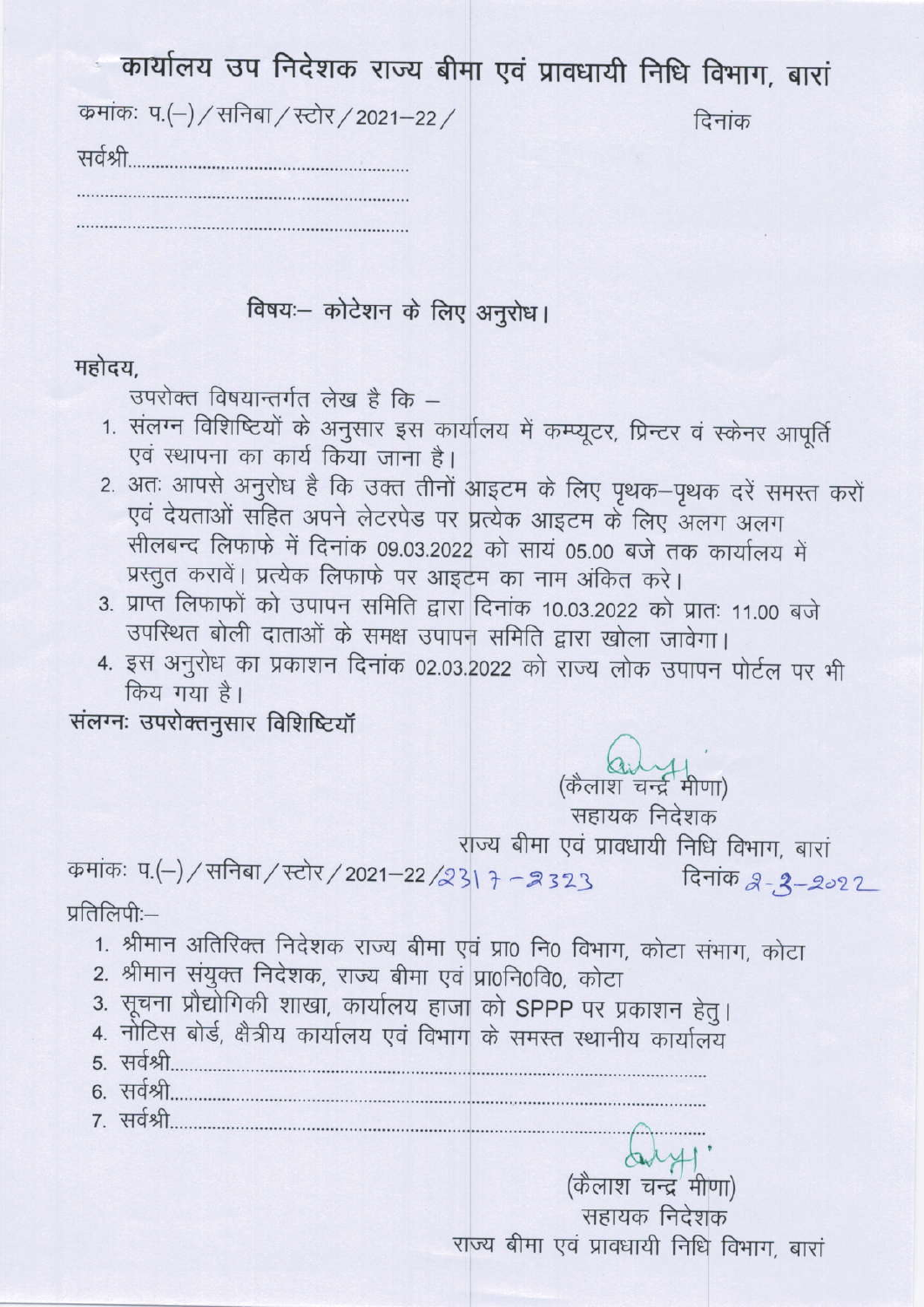

# **GOVERNMENT OF RAJASTHAN**

Department of Information Technology & Communication

Annexure-"C"

Technical specifications suggested by Dept. of IT&C for State Insurance &<br>Provident Fund (SI&PF) Dept. are as follows:

| Desktop Computer i5: L<br>Item                          |                                                                                                                                           |
|---------------------------------------------------------|-------------------------------------------------------------------------------------------------------------------------------------------|
|                                                         | <b>Minimum Technical Specifications</b>                                                                                                   |
| Processor                                               | Intel iS/ AMD Ryzen-5 (10th Generation/ equivalent AMD) 6 Core, with<br>minimum 3.0 GHz or higher (Base Frequency), 12 MB Cache or higher |
| Ch pset<br>Compatible Intel/ AMD Chipset                |                                                                                                                                           |
| Motherboard<br><b>OEM Motherboard</b>                   |                                                                                                                                           |
| Operating System                                        | Pre-installed Genuine CEM Microsoft Windows 10 Professional (64 bit)<br>with OEM recovery partition/ recovery DVD                         |
| Graphics<br>Integrated Graphics Card                    |                                                                                                                                           |
| Memory (RAM)<br>Expandable up to 32                     | 8 GB DDR4 2666/2933 MHz or higher with minimum 2 DIMM Slots.                                                                              |
| Storage                                                 | I TB 7200 RPM SATA Drive and, or 512 GB SSD                                                                                               |
| Optical drive<br>DVD R/W                                |                                                                                                                                           |
| Ports                                                   | Minimum 6 USB ports with at least. 2 USB 3 0 or higher ports, 1.<br>VGA, HDMI, audio jack for headphone & microphone                      |
| Display<br>Display, TCO Certified                       | Minimum 21.5" inch or nigher. Resolution 1920x1080 or higher                                                                              |
| Office<br>Open office updated version (freeware)        |                                                                                                                                           |
| Antivirus                                               | Preloaded (Latest Version) Internet Security of Trend Micro/ Quick<br>Heal/ Symantec/ Sophos/ Kaspersky with 3 years subscription         |
| Certification                                           | ROHS Compliance, energy star, Certified for supplied OS                                                                                   |
| Keyboard & Mouse                                        | OEM USB Keyboard & OEM USB two button optical Mouse With mouse Pad                                                                        |
| Network Interface<br>Integrated 10/100/1000 GB Ethernet |                                                                                                                                           |
| Accessories .<br>to be included.                        | All necessary cables (Power & data cables) 3 Mtr CAT 6 patch cord                                                                         |
| Warranty                                                | 3 years comprehensive on site OEM warranty                                                                                                |

### 2. Laptop Computer: X

| Minimum Technical Specification                                                                                                                      |
|------------------------------------------------------------------------------------------------------------------------------------------------------|
| Intel Core (5/AMD Ryzen S, (1)1th Generation, equivalent AMD),<br>Minimum 4 core, minimum 1.60 GHz base frequency or higher, carne<br>6 MB or higher |
| Pre-installed Genuine OEM Microsoft Windows 10 Professional (64 bit)<br>with OEM recovery partition/ recovery DVD                                    |
| 14" or higher diagonal +/ 5% FHD Display                                                                                                             |
| 16 GB DDR4 2666/ 2933 MHz or higher, expandable up to 32 GB                                                                                          |
| 1 TB SATA Drive, and/or 256 GB SSD                                                                                                                   |
| Inbuilt speakers and integrated digital microphone                                                                                                   |
| Minimum 2 USB 3.0 or higher, 1 HDMI, Headphone, microphone<br>combo/ separate                                                                        |
| Integrated 10/100/1000 GB Ethernet LAN                                                                                                               |
| Bluetooth 4.0 or higher & integrated Wi-Fi 802.11 b/g/n                                                                                              |
| Integrated HD Graphics                                                                                                                               |
| HD Web Camera (Front facing)                                                                                                                         |
| Minimum 3 Cell 40 Whr with minimum back up of 8 Hrs                                                                                                  |
| Standard OEM power adapter                                                                                                                           |
|                                                                                                                                                      |

Page 28 of 58